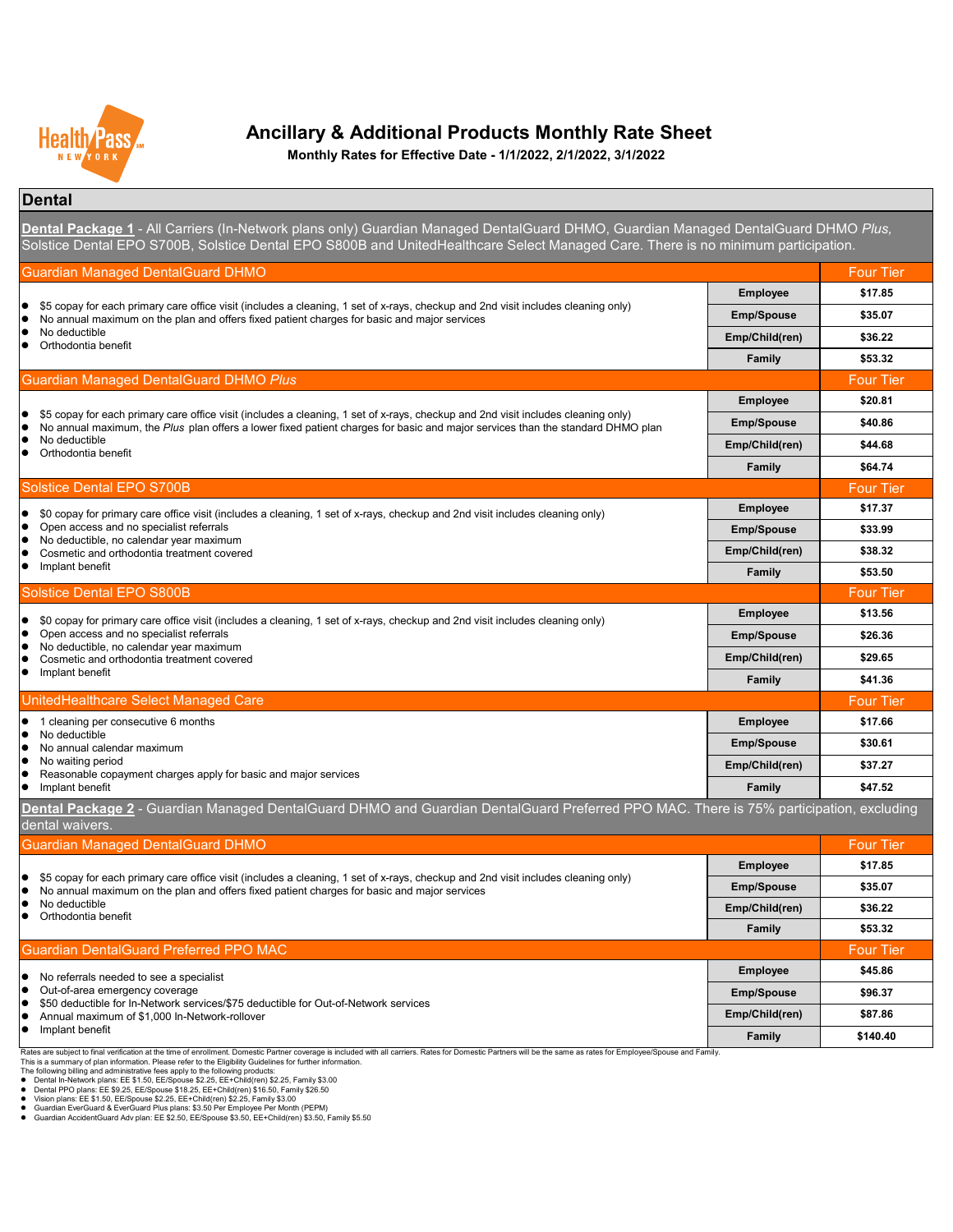#### **Dental continued…**

Rates are subject to final verification at the time of enrollment. Domestic Partner coverage is included with all carriers. Rates for Domestic Partners will be the same as rates for Employee/Spouse and Family. This is a summary of plan information. Please refer to the Eligibility Guidelines for further information.

- The following billing and administrative fees apply to the following products:
- Dental In-Network plans: EE \$1.50, EE/Spouse \$2.25, EE+Child(ren) \$2.25, Family \$3.00
- Dental PPO plans: EE \$9.25, EE/Spouse \$18.25, EE+Child(ren) \$16.50, Family \$26.50
- Vision plans: EE \$1.50, EE/Spouse \$2.25, EE+Child(ren) \$2.25, Family \$3.00
- Guardian EverGuard & EverGuard Plus plans: \$3.50 Per Employee Per Month (PEPM)
- Guardian AccidentGuard Adv plan: EE \$2.50, EE/Spouse \$3.50, EE+Child(ren) \$3.50, Family \$5.50

**Family \$106.03**

| <b>Guardian Managed DentalGuard DHMO Plus</b>                                                                                                                                                                                                                                             |                   | <b>Four Tier</b> |
|-------------------------------------------------------------------------------------------------------------------------------------------------------------------------------------------------------------------------------------------------------------------------------------------|-------------------|------------------|
| $\bullet$ \$5 copay for each primary care office visit (includes a cleaning, 1 set of x-rays, checkup and 2nd visit includes cleaning only)<br>No annual maximum, the Plus plan offers a lower fixed patient charges for basic and major services than the standard DMO plan<br>$\bullet$ | <b>Employee</b>   | \$20.81          |
|                                                                                                                                                                                                                                                                                           | <b>Emp/Spouse</b> | \$40.86          |
| No deductible<br>Orthodontia benefit                                                                                                                                                                                                                                                      | Emp/Child(ren)    | \$44.68          |
|                                                                                                                                                                                                                                                                                           | <b>Family</b>     | \$64.74          |
| <b>Guardian DentalGuard Preferred PPO Plus MAC</b>                                                                                                                                                                                                                                        |                   | <b>Four Tier</b> |
| No referrals are needed to see a specialist<br>$\bullet$                                                                                                                                                                                                                                  | <b>Employee</b>   | \$52.45          |
| Out-of-area emergency coverage                                                                                                                                                                                                                                                            | <b>Emp/Spouse</b> | \$110.44         |
| $\bullet$ \$50 deductible for In-Network services/\$50 deductible for Out-of-Network services<br>Combined In-Network and Out-of-Network annual maximum of \$1,000 with an additional \$500 of benefit In-Network (In-Network rollover)<br>$\bullet$                                       | Emp/Child(ren)    | \$100.71         |
| Implant benefit                                                                                                                                                                                                                                                                           | <b>Family</b>     | \$160.90         |
| Dental Package 4 - Solstice Dental EPO S700B, Solstice Dental EPO S800B, Solstice Dental PPO and Solstice Dental Value PPO MAC. There is no                                                                                                                                               |                   |                  |
| minimum participation.                                                                                                                                                                                                                                                                    |                   |                  |
| <b>Solstice Dental EPO S700B</b>                                                                                                                                                                                                                                                          |                   | <b>Four Tier</b> |
| \$0 copay for primary care office visit (includes a cleaning, 1 set of x-rays, checkup and 2nd visit includes cleaning only)<br>$\bullet$                                                                                                                                                 | <b>Employee</b>   | \$17.37          |
| Open access and no specialist referrals<br>$\bullet$<br>$\bullet$ No deductible, no calendar year maximum                                                                                                                                                                                 | <b>Emp/Spouse</b> | \$33.99          |
| Cosmetic and orthodontia treatment covered                                                                                                                                                                                                                                                | Emp/Child(ren)    | \$38.32          |
| Implant benefit<br>$\bullet$                                                                                                                                                                                                                                                              | Family            | \$53.50          |
| <b>Solstice Dental EPO S800B</b>                                                                                                                                                                                                                                                          |                   | <b>Four Tier</b> |
| \$0 copay for primary care office visit (includes a cleaning, 1 set of x-rays, checkup and 2nd visit includes cleaning only)<br>$\bullet$                                                                                                                                                 | <b>Employee</b>   | \$13.56          |
| Open access and no specialist referrals<br>$\bullet$<br>$\bullet$ No deductible, no calendar year maximum                                                                                                                                                                                 | <b>Emp/Spouse</b> | \$26.36          |
| Cosmetic and orthodontia treatment covered                                                                                                                                                                                                                                                | Emp/Child(ren)    | \$29.65          |
| Implant benefit<br>$\bullet$                                                                                                                                                                                                                                                              | Family            | \$41.36          |
| <b>Solstice Dental PPO</b>                                                                                                                                                                                                                                                                |                   | <b>Four Tier</b> |
| Includes 4 cleanings in any 12 consecutive months<br>$\bullet$                                                                                                                                                                                                                            | <b>Employee</b>   | \$58.90          |
| No referrals needed to see a specialist<br>$\bullet$<br>\$50 deductible for In-Network services/\$50 deductible for Out-of-Network services                                                                                                                                               | <b>Emp/Spouse</b> | \$105.14         |
| $\bullet$<br>Annual maximum of \$2,000                                                                                                                                                                                                                                                    | Emp/Child(ren)    | \$124.07         |
| Implant benefit<br>$\bullet$                                                                                                                                                                                                                                                              | <b>Family</b>     | \$163.04         |
| <b>Solstice Dental Value PPO MAC</b>                                                                                                                                                                                                                                                      |                   | <b>Four Tier</b> |
| Includes 2 cleanings in any 12 consecutive months                                                                                                                                                                                                                                         | <b>Employee</b>   | \$34.25          |
| No referrals needed to see a specialist                                                                                                                                                                                                                                                   | <b>Emp/Spouse</b> | \$68.24          |
| Out-of-Network reimbursement is MAC (Maximum Allowable Charge)<br>\$50 deductible for In-Network services/\$50 deductible for Out-of-Network services<br>$\bullet$                                                                                                                        | Emp/Child(ren)    | \$73.31          |
| Annual maximum of \$1,000                                                                                                                                                                                                                                                                 | <b>Comily</b>     | $C$ 106 02       |



# **Ancillary & Additional Products Monthly Rate Sheet**

**Monthly Rates for Effective Date - 1/1/2022, 2/1/2022, 3/1/2022**

**Dental Package 3** - Guardian Managed DentalGuard DHMO *Plus* and Guardian DentalGuard Preferred PPO *Plus* MAC. There is 75% participation, excluding dental waivers.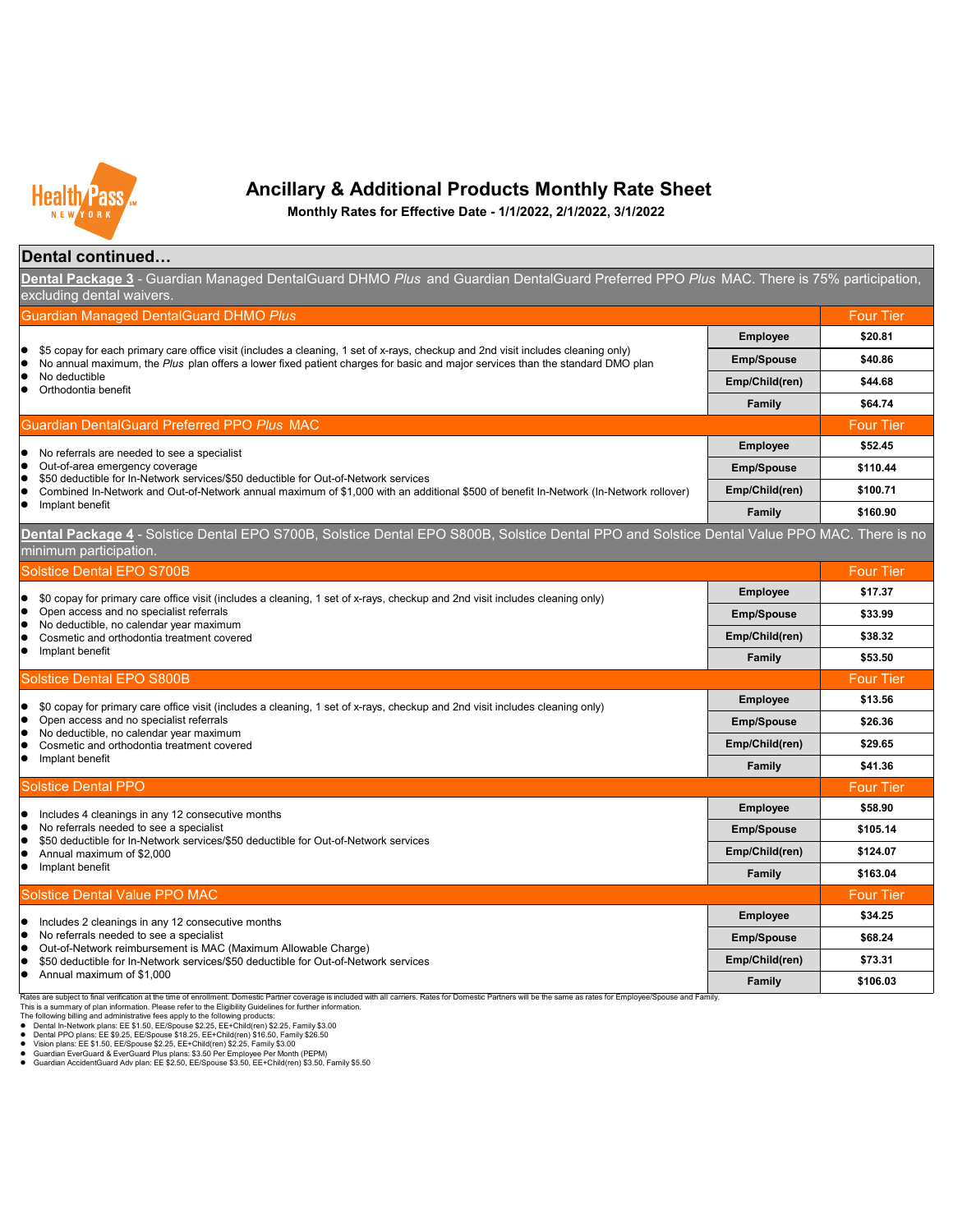#### **Dental continued…**

Dental Package 5 - UnitedHealthcare Select Managed Care, UnitedHealthcare Low PPO MAC and UnitedHealthcare High PPO MAC. There is a two enrolled minimum participation.

- The following billing and administrative fees apply to the following products:
- Dental In-Network plans: EE \$1.50, EE/Spouse \$2.25, EE+Child(ren) \$2.25, Family \$3.00
- Dental PPO plans: EE \$9.25, EE/Spouse \$18.25, EE+Child(ren) \$16.50, Family \$26.50
- Vision plans: EE \$1.50, EE/Spouse \$2.25, EE+Child(ren) \$2.25, Family \$3.00
- Guardian EverGuard & EverGuard Plus plans: \$3.50 Per Employee Per Month (PEPM)
- Guardian AccidentGuard Adv plan: EE \$2.50, EE/Spouse \$3.50, EE+Child(ren) \$3.50, Family \$5.50

| UnitedHealthcare Select Managed Care                                                                                                                                                                             |                   | <b>Four Tier</b> |
|------------------------------------------------------------------------------------------------------------------------------------------------------------------------------------------------------------------|-------------------|------------------|
| cleaning per consecutive 6 months                                                                                                                                                                                | <b>Employee</b>   | \$17.66          |
| No deductible<br>No annual calendar maximum                                                                                                                                                                      | <b>Emp/Spouse</b> | \$30.61          |
| No waiting period<br>Reasonable copayment charges apply for basic and major services                                                                                                                             | Emp/Child(ren)    | \$37.27          |
| Implant benefit                                                                                                                                                                                                  | <b>Family</b>     | \$47.52          |
| UnitedHealthcare Low PPO MAC                                                                                                                                                                                     |                   | <b>Four Tier</b> |
| No referrals to see a specialist                                                                                                                                                                                 | <b>Employee</b>   | \$45.35          |
| \$50 deductible /\$75 deductible family (calendar year)<br>\$1,000 both In and Out-of-Network annual maximum                                                                                                     | <b>Emp/Spouse</b> | \$90.46          |
| Out-of-Network reimbursement is MAC (Maximum Allowable Charge) which is based on participating provider contracted fees<br>Implant and orthodontic benefits                                                      | Emp/Child(ren)    | \$91.13          |
| Consumer MaxMultiplier® rewards for dental care by adding dollars to next year's maximum                                                                                                                         | <b>Family</b>     | \$142.37         |
| UnitedHealthcare High PPO MAC                                                                                                                                                                                    |                   | <b>Four Tier</b> |
| No referrals to see a specialist                                                                                                                                                                                 | <b>Employee</b>   | \$53.23          |
| Preventive and diagnostic care like exams, cleanings and x-rays won't apply to the annual maximum<br>\$50 deductible /\$100 deductible family (calendar year)                                                    | <b>Emp/Spouse</b> | \$106.21         |
| \$2,000 both In and Out-of-Network annual maximum<br>Out-of-Network reimbursement is MAC (Maximum Allowable Charge) which is based on participating provider contracted fees<br>Implant and orthodontic benefits | Emp/Child(ren)    | \$104.84         |
| Consumer MaxMultiplier <sup>®</sup> rewards for dental care by adding dollars to next year's maximum                                                                                                             | <b>Family</b>     | \$164.73         |

This is a summary of plan information. Please refer to the Eligibility Guidelines for further information.

| UnitedHealthcare INO 100/50/50                                                                                                                                                                                   |                   | <b>Four Tier</b> |
|------------------------------------------------------------------------------------------------------------------------------------------------------------------------------------------------------------------|-------------------|------------------|
| 2 cleanings per consecutive 12 months<br>No referrals to see a specialist                                                                                                                                        | <b>Employee</b>   | \$26.49          |
| No waiting period<br>\$50 deductible /\$150 deductible family (calendar year)                                                                                                                                    | <b>Emp/Spouse</b> | \$52.23          |
| \$1,000 annual maximum<br>Includes Out-of-Network emergency treatment, if necessary                                                                                                                              | Emp/Child(ren)    | \$54.90          |
| Implant and orthodontic benefits<br>Consumer MaxMultiplier® rewards for dental care by adding dollars to next year's maximum                                                                                     | <b>Family</b>     | \$84.32          |
| UnitedHealthcare High PPO MAC                                                                                                                                                                                    |                   | <b>Four Tier</b> |
| No referrals to see a specialist                                                                                                                                                                                 | <b>Employee</b>   | \$53.23          |
| Preventive and diagnostic care like exams, cleanings and x-rays won't apply to the annual maximum<br>\$50 deductible /\$100 deductible family (calendar year)                                                    | <b>Emp/Spouse</b> | \$106.21         |
| \$2,000 both In and Out-of-Network annual maximum<br>Out-of-Network reimbursement is MAC (Maximum Allowable Charge) which is based on participating provider contracted fees<br>Implant and orthodontic benefits | Emp/Child(ren)    | \$104.84         |
| Consumer MaxMultiplier <sup>®</sup> rewards for dental care by adding dollars to next year's maximum                                                                                                             | <b>Family</b>     | \$164.73         |

Rates are subject to final verification at the time of enrollment. Domestic Partner coverage is included with all carriers. Rates for Domestic Partners will be the same as rates for Employee/Spouse and Family.



# **Ancillary & Additional Products Monthly Rate Sheet**

**Monthly Rates for Effective Date - 1/1/2022, 2/1/2022, 3/1/2022**

**Dental Package 6** - UnitedHealthcare INO 100/50/50 and UnitedHealthcare High PPO MAC. There is a two enrolled minimum participation.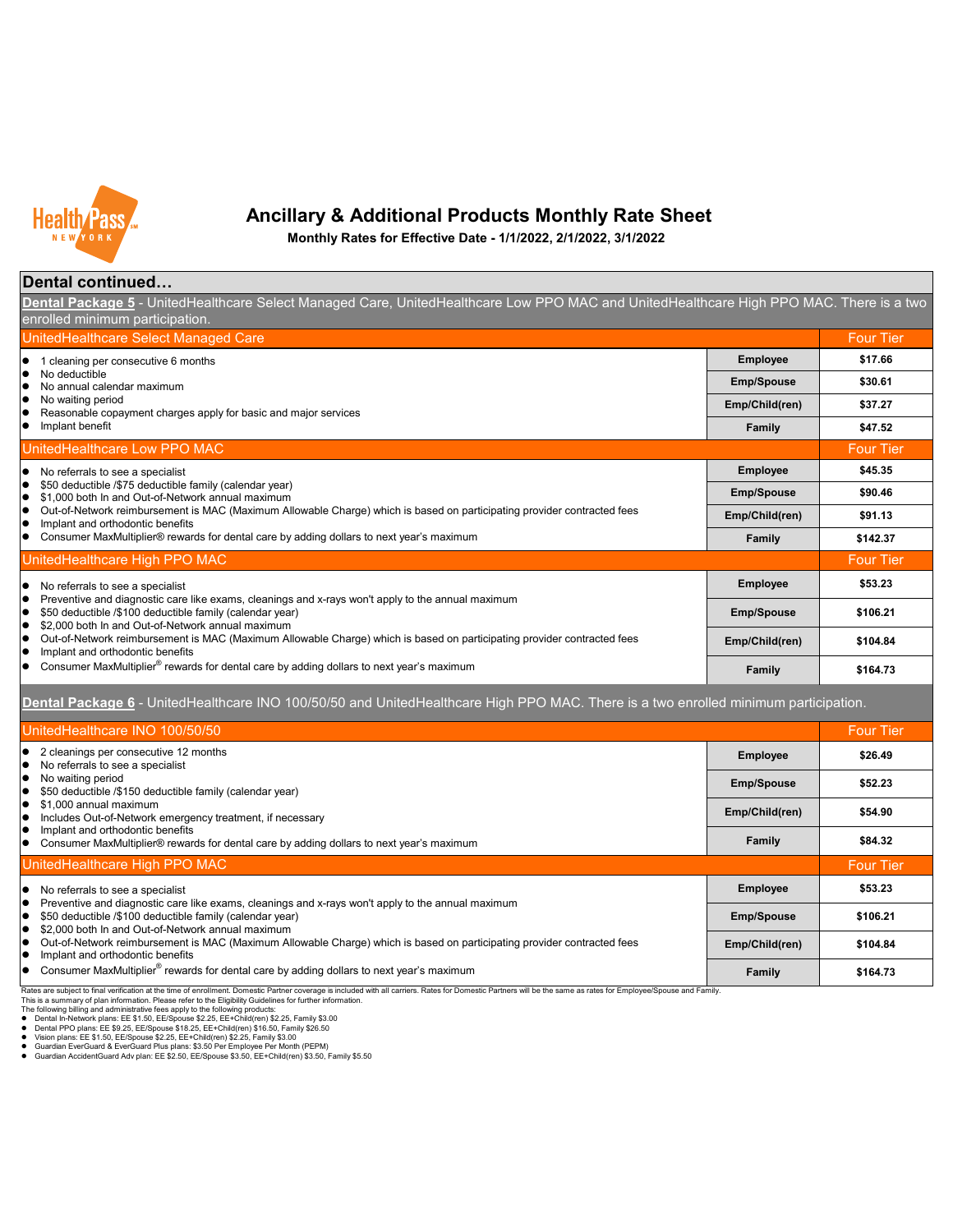#### **Vision**

| Guardian VisionGuard                                                                                                                                       |                   | <b>Four Tier</b> |
|------------------------------------------------------------------------------------------------------------------------------------------------------------|-------------------|------------------|
|                                                                                                                                                            | <b>Employee</b>   | \$6.93           |
| \$10 copay for an exam every 12 months<br>  ●<br>\$25 copay for materials every 24 months                                                                  | <b>Emp/Spouse</b> | \$11.37          |
| ●<br>Davis Vision In-Network and Out-of-Network access as well<br>I O                                                                                      | Emp/Child(ren)    | \$11.55          |
|                                                                                                                                                            | Family            | \$17.73          |
| <b>Solstice Vision PPO</b>                                                                                                                                 |                   | <b>Four Tier</b> |
| \$10 copay for an exam every 12 months<br>$\bullet$                                                                                                        | <b>Employee</b>   | \$7.72           |
| \$25 copay for lenses & contact lenses every 12 months<br>  ●                                                                                              | <b>Emp/Spouse</b> | \$13.14          |
| \$25 copay for frames every 24 months<br>$\bullet$<br>Davis Vision In-Network; Out-of-Network access as well<br>  ●                                        | Emp/Child(ren)    | \$15.75          |
|                                                                                                                                                            | Family            | \$20.11          |
| UnitedHealthcare Vision PPO                                                                                                                                |                   | <b>Four Tier</b> |
|                                                                                                                                                            | <b>Employee</b>   | \$6.69           |
| \$10 copay for an exam every 12 months<br>\$25 copay for materials every 12 months<br>$\bullet$<br>Spectra Eyecare Networks; Out-of-Network access as well | <b>Emp/Spouse</b> | \$12.09          |
|                                                                                                                                                            | Emp/Child(ren)    | \$13.79          |
|                                                                                                                                                            | <b>Family</b>     | \$19.23          |

**Vision Package 1** – Guardian VisionGuard, Solstice Vision PPO and UnitedHealthcare Vision PPO. There is a 20% participation with Guardian VisionGuard, excluding vision waivers.

| <b>Solstice Vision PPO</b>                                                                                                                                                |                   | <b>Four Tier</b> |
|---------------------------------------------------------------------------------------------------------------------------------------------------------------------------|-------------------|------------------|
|                                                                                                                                                                           | <b>Employee</b>   | \$7.72           |
| \$10 copay for an exam every 12 months<br>\$25 copay for lenses & contact lenses every 12 months                                                                          | <b>Emp/Spouse</b> | \$13.14          |
| \$25 copay for frames every 24 months                                                                                                                                     | Emp/Child(ren)    | \$15.75          |
| Davis Vision In-Network; Out-of-Network access as well                                                                                                                    | <b>Family</b>     | \$20.11          |
| UnitedHealthcare Vision PPO                                                                                                                                               |                   | <b>Four Tier</b> |
|                                                                                                                                                                           | <b>Employee</b>   | \$6.69           |
| \$10 copay for an exam every 12 months<br>$\bullet$                                                                                                                       | <b>Emp/Spouse</b> | \$12.09          |
| \$25 copay for materials every 12 months<br>Spectra Eyecare Networks; Out-of-Network access as well                                                                       | Emp/Child(ren)    | \$13.79          |
|                                                                                                                                                                           | <b>Family</b>     | \$19.23          |
| Vision Package 3 - Guardian VisionGuard 20% participation, excluding vision waivers                                                                                       |                   |                  |
| <b>Guardian VisionGuard</b>                                                                                                                                               |                   | <b>Four Tier</b> |
|                                                                                                                                                                           | <b>Employee</b>   | \$6.93           |
| \$10 copay for an exam every 12 months<br>$\bullet$<br>\$25 copay for materials every 24 months<br>$\bullet$<br>Davis Vision In-Network and Out-of-Network access as well | <b>Emp/Spouse</b> | \$11.37          |
|                                                                                                                                                                           | Emp/Child(ren)    | \$11.55          |
|                                                                                                                                                                           | <b>Family</b>     | \$17.73          |
| Vision Package 4 – Solstice Vision PPO no minimum participation                                                                                                           |                   |                  |
| <b>Solstice Vision PPO</b>                                                                                                                                                |                   | <b>Four Tier</b> |
|                                                                                                                                                                           | <b>Employee</b>   | \$7.72           |
| \$10 copay for an exam every 12 months<br>\$25 copay for lenses & contact lenses every 12 months                                                                          | <b>Emp/Spouse</b> | \$13.14          |
| \$25 copay for frames every 24 months                                                                                                                                     | Emp/Child(ren)    | \$15.75          |
| Davis Vision In-Network; Out-of-Network access as well                                                                                                                    | <b>Family</b>     | \$20.11          |

| <b>UnitedHealthcare Vision PPO</b>                                                                                         |                   | <b>Four Tier</b> |
|----------------------------------------------------------------------------------------------------------------------------|-------------------|------------------|
|                                                                                                                            | <b>Employee</b>   | \$6.69           |
| $\bullet$ \$10 copay for an exam every 12 months                                                                           | <b>Emp/Spouse</b> | \$12.09          |
| $\bullet$ \$25 copay for materials every 12 months<br>Spectra Eyecare Networks; Out-of-Network access as well<br>$\bullet$ | Emp/Child(ren)    | \$13.79          |
|                                                                                                                            | <b>Family</b>     | \$19.23          |

Rates are subject to final verification at the time of enrollment. Domestic Partner coverage is included with all carriers. Rates for Domestic Partners will be the same as rates for Employee/Spouse and Family.

This is a summary of plan information. Please refer to the Eligibility Guidelines for further information.

The following billing and administrative fees apply to the following products:

- Dental In-Network plans: EE \$1.50, EE/Spouse \$2.25, EE+Child(ren) \$2.25, Family \$3.00
- Dental PPO plans: EE \$9.25, EE/Spouse \$18.25, EE+Child(ren) \$16.50, Family \$26.50
- Vision plans: EE \$1.50, EE/Spouse \$2.25, EE+Child(ren) \$2.25, Family \$3.00
- Guardian EverGuard & EverGuard Plus plans: \$3.50 Per Employee Per Month (PEPM)

● Guardian AccidentGuard Adv plan: EE \$2.50, EE/Spouse \$3.50, EE+Child(ren) \$3.50, Family \$5.50



# **Ancillary & Additional Products Monthly Rate Sheet**

#### **Vision Package 5** - UnitedHealthcare Vision PPO no minimum participation

**Vision Package 2** – Solstice Vision PPO and UnitedHealthcare Vision PPO. There is no minimum participation.

**Monthly Rates for Effective Date - 1/1/2022, 2/1/2022, 3/1/2022**